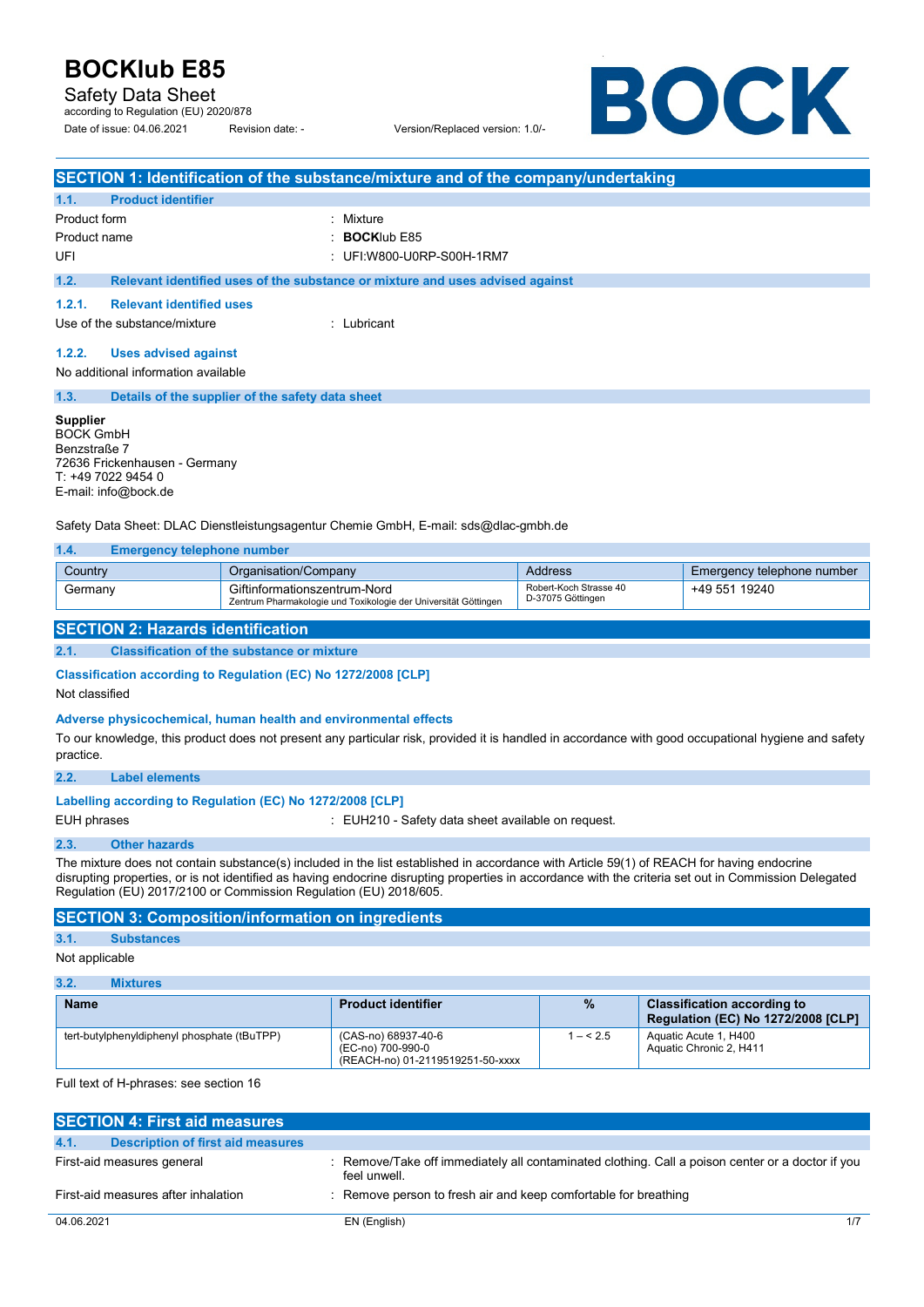| <b>Safety Data Sheet</b><br>according to Regulation (EU) 2020/878                                                    |                                                                                                                                                                                                                                                          |
|----------------------------------------------------------------------------------------------------------------------|----------------------------------------------------------------------------------------------------------------------------------------------------------------------------------------------------------------------------------------------------------|
| First-aid measures after skin contact<br>First-aid measures after eye contact                                        | : Wash with plenty of soap and water.<br>Rinse cautiously with water for several minutes. Remove contact lenses, if present and easy to<br>do. Continue rinsing.                                                                                         |
| First-aid measures after ingestion                                                                                   | : Rinse mouth. Drink plenty of water as a precaution.                                                                                                                                                                                                    |
| 4.2.<br>Most important symptoms and effects, both acute and delayed                                                  |                                                                                                                                                                                                                                                          |
| Symptoms/effects                                                                                                     | : Not expected to present a significant hazard under anticipated conditions of normal use.                                                                                                                                                               |
| 4.3.                                                                                                                 | Indication of any immediate medical attention and special treatment needed                                                                                                                                                                               |
| Treat symptomatically.                                                                                               |                                                                                                                                                                                                                                                          |
| <b>SECTION 5: Firefighting measures</b>                                                                              |                                                                                                                                                                                                                                                          |
| 5.1.<br><b>Extinguishing media</b><br>Suitable extinguishing media                                                   | Carbon dioxide. Dry extinguishing powder. Water spray. For a significant fire : Alcohol resistant<br>foam. Making extinguishing agents environment-friendly.                                                                                             |
| Unsuitable extinguishing media                                                                                       | : Do not use a heavy water stream.                                                                                                                                                                                                                       |
| 5.2.<br>Special hazards arising from the substance or mixture<br>Hazardous decomposition products in case of<br>fire | : Toxic fumes may be released. Carbon dioxide. Carbon monoxide.                                                                                                                                                                                          |
| 5.3.<br><b>Advice for firefighters</b>                                                                               |                                                                                                                                                                                                                                                          |
| Firefighting instructions                                                                                            | : Use water spray or fog for cooling exposed containers. Prevent fire-fighting water from entering<br>environment. Move containers away from the fire area if this can be done without risk.                                                             |
| Protection during firefighting                                                                                       | Do not enter fire area without proper protective equipment, including respiratory protection.                                                                                                                                                            |
| <b>SECTION 6: Accidental release measures</b>                                                                        |                                                                                                                                                                                                                                                          |
| 6.1.<br>Personal precautions, protective equipment and emergency procedures                                          |                                                                                                                                                                                                                                                          |
| General measures                                                                                                     | : Provide adequate ventilation. Spilled material may present a slipping hazard.                                                                                                                                                                          |
| 6.1.1.<br>For non-emergency personnel<br>Emergency procedures                                                        | : Evacuate unnecessary personnel.                                                                                                                                                                                                                        |
| 6.1.2.<br>For emergency responders<br>Protective equipment                                                           | Do not attempt to take action without suitable protective equipment. For further information refer<br>to section 8: "Exposure controls/personal protection".                                                                                             |
| <b>Environmental precautions</b><br>6.2.                                                                             |                                                                                                                                                                                                                                                          |
|                                                                                                                      | Prevent entry to sewers and public waters. Contain the spilled material by bunding. Notify authorities if product enters sewers or public waters.                                                                                                        |
| 6.3.<br>Methods and material for containment and cleaning up                                                         |                                                                                                                                                                                                                                                          |
| Methods for cleaning up                                                                                              | Soak up spills with inert solids, such as clay or diatomaceous earth as soon as possible. Stop<br>leak if safe to do so. Dispose of in accordance with relevant local regulations.                                                                       |
| 6.4.<br><b>Reference to other sections</b>                                                                           | See section 8 for exposure controls and personal protection. Concerning disposal elimination after cleaning, see section 13.                                                                                                                             |
| <b>SECTION 7: Handling and storage</b>                                                                               |                                                                                                                                                                                                                                                          |
| <b>Precautions for safe handling</b><br>7.1.                                                                         |                                                                                                                                                                                                                                                          |
| Precautions for safe handling                                                                                        | : Ensure good ventilation of the work station. Avoid the formation of aerosol. Avoid contact with<br>skin and eyes. Wear suitable protective clothing.                                                                                                   |
| Hygiene measures                                                                                                     | Handle in accordance with good industrial hygiene and safety procedures. Do not eat, drink or<br>smoke when using this product. Wash hands and other exposed areas with mild soap and water<br>before eating, drinking or smoking and when leaving work. |
| Conditions for safe storage, including any incompatibilities<br>7.2.                                                 |                                                                                                                                                                                                                                                          |
| Storage conditions                                                                                                   | Store in original container. Keep container tightly closed. Keep at temperature not exceeding the<br>flash point.                                                                                                                                        |
| Prohibitions on mixed storage                                                                                        | : Keep away from food, drink and animal feedingstuffs.                                                                                                                                                                                                   |
| 7.3.<br><b>Specific end use(s)</b><br>Lubricant.                                                                     |                                                                                                                                                                                                                                                          |
|                                                                                                                      |                                                                                                                                                                                                                                                          |
| <b>SECTION 8: Exposure controls/personal protection</b>                                                              |                                                                                                                                                                                                                                                          |
| 8.1.<br><b>Control parameters</b>                                                                                    |                                                                                                                                                                                                                                                          |
| tert-butylphenyldiphenyl phosphate (tBuTPP)                                                                          |                                                                                                                                                                                                                                                          |
| <b>DNEL/DMEL (Workers)</b>                                                                                           |                                                                                                                                                                                                                                                          |
| Long-term - systemic effects, dermal                                                                                 | 10.75 mg/kg bodyweight/day                                                                                                                                                                                                                               |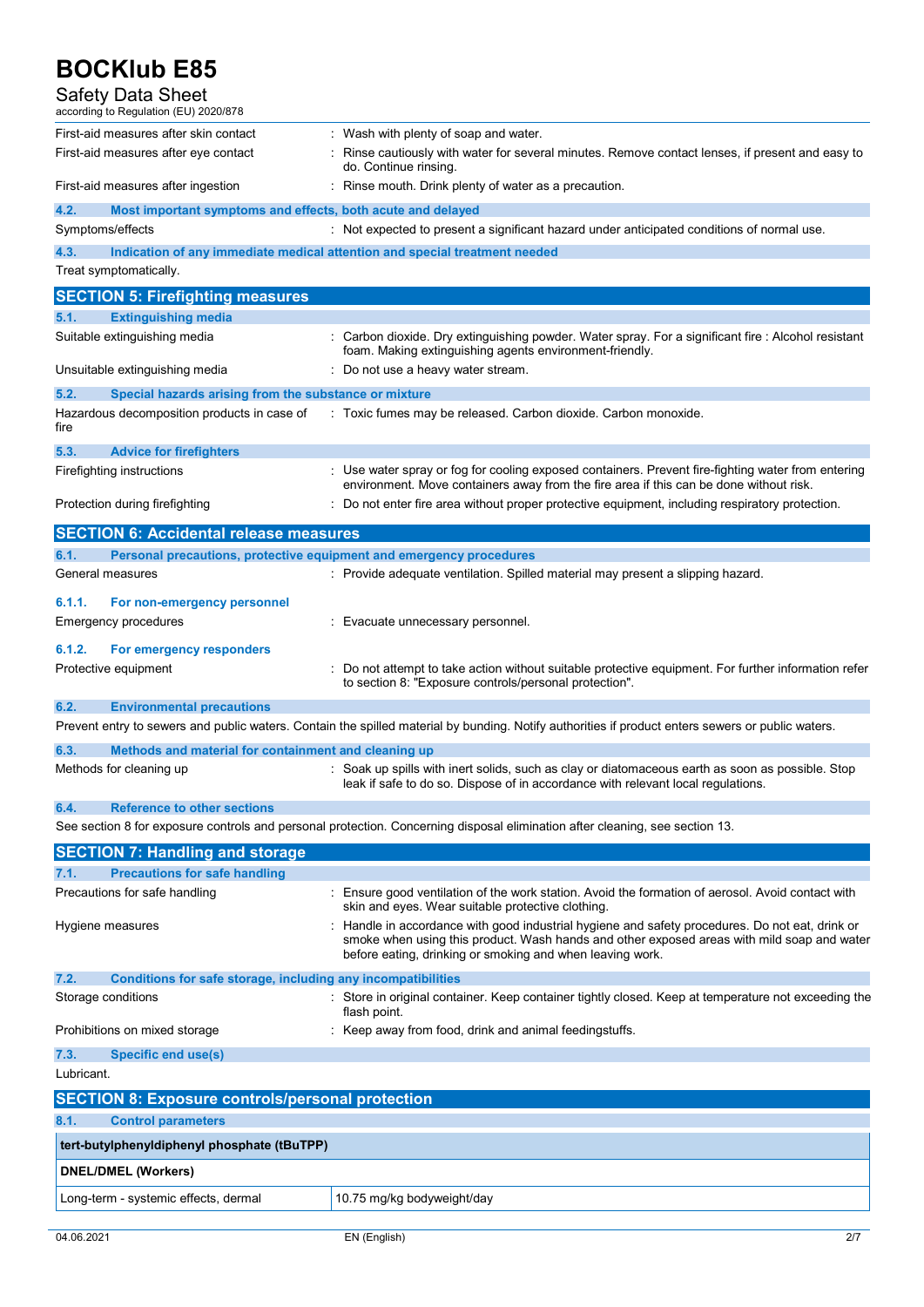# Safety Data Sheet<br>according to Regulation (EU) 2020/878

| tert-butylphenyldiphenyl phosphate (tBuTPP) |                                                                                                                                                                                 |
|---------------------------------------------|---------------------------------------------------------------------------------------------------------------------------------------------------------------------------------|
| Long-term - systemic effects, inhalation    | $7.58$ mg/m <sup>3</sup>                                                                                                                                                        |
| <b>DNEL/DMEL (General population)</b>       |                                                                                                                                                                                 |
| Long-term - systemic effects, oral          | 5.375 mg/kg bodyweight/day                                                                                                                                                      |
| Long-term - systemic effects, inhalation    | 1.87 mg/ $m^3$                                                                                                                                                                  |
| Long-term - systemic effects, dermal        | 5.375 mg/kg bodyweight/day                                                                                                                                                      |
| <b>PNEC (Water)</b>                         |                                                                                                                                                                                 |
| PNEC aqua (freshwater)                      | $0.004$ mg/l                                                                                                                                                                    |
| PNEC aqua (marine water)                    | $0$ mg/l                                                                                                                                                                        |
| PNEC aqua (intermittent, freshwater)        | $2.02 \mu g/l$                                                                                                                                                                  |
| <b>PNEC (Sediment)</b>                      |                                                                                                                                                                                 |
| PNEC sediment (freshwater)                  | 3.12 mg/kg dwt                                                                                                                                                                  |
| PNEC sediment (marine water)                | 0.312 mg/kg dwt                                                                                                                                                                 |
| <b>PNEC (Soil)</b>                          |                                                                                                                                                                                 |
| PNEC soil                                   | $0.246$ mg/kg dwt                                                                                                                                                               |
| <b>PNEC (Oral)</b>                          |                                                                                                                                                                                 |
| PNEC oral (secondary poisoning)             | 23.89 mg/kg food                                                                                                                                                                |
| <b>Exposure controls</b><br>8.2.            |                                                                                                                                                                                 |
| Appropriate engineering controls            | Ensure good ventilation of the work station.                                                                                                                                    |
| Hand protection                             | Wear suitable gloves (EN 374). Nitrile rubber, 0.38 mm. The exact break trough time has to be<br>found out by the manufacturer of the protective gloves and has to be observed. |
| Eye protection                              | Safety goggles recommended during refilling.                                                                                                                                    |
| Skin and body protection                    | Wear suitable protective clothing.                                                                                                                                              |
| Respiratory protection                      | No respiratory protection needed under normal use conditions. In case of inadequate ventilation<br>wear respiratory protection. Breathing apparatus with filter A.              |

Environmental exposure controls : Avoid release to the environment.

| <b>SECTION 9: Physical and chemical properties</b>            |                                |  |
|---------------------------------------------------------------|--------------------------------|--|
| Information on basic physical and chemical properties<br>9.1. |                                |  |
| Physical state                                                | : Liquid                       |  |
| Colour                                                        | Yellow                         |  |
| Odour                                                         | Characteristic                 |  |
| Melting point/freezing point                                  | No data available              |  |
| Boiling point or initial boiling point and boiling<br>range   | : No data available            |  |
| Flammability                                                  | No data available              |  |
| Lower and upper explosion limit                               | No data available              |  |
| Flash point                                                   | 246 °C                         |  |
| Auto-ignition temperature                                     | No data available              |  |
| Decomposition temperature                                     | No data available              |  |
| pH                                                            | No data available              |  |
| Kinematic viscosity                                           | 80 mm <sup>2</sup> /s (40 °C)  |  |
| Solubility                                                    | : Water: practically insoluble |  |
| Partition coefficient n-octanol/water (log value)             | Not applicable                 |  |
| Vapour pressure                                               | No data available              |  |
| Density and/or relative density                               | 0.99 g/cm <sup>3</sup> (15 °C) |  |
| Relative vapour density                                       | No data available              |  |
| Particle characteristics                                      | : Not applicable               |  |
| <b>Other information</b><br>9.2.                              |                                |  |
| 9.2.1. Information with regard to physical hazard classes     |                                |  |
| <b>Explosive properties</b>                                   | : No explosive properties      |  |
| Oxidising properties                                          | No oxidising properties        |  |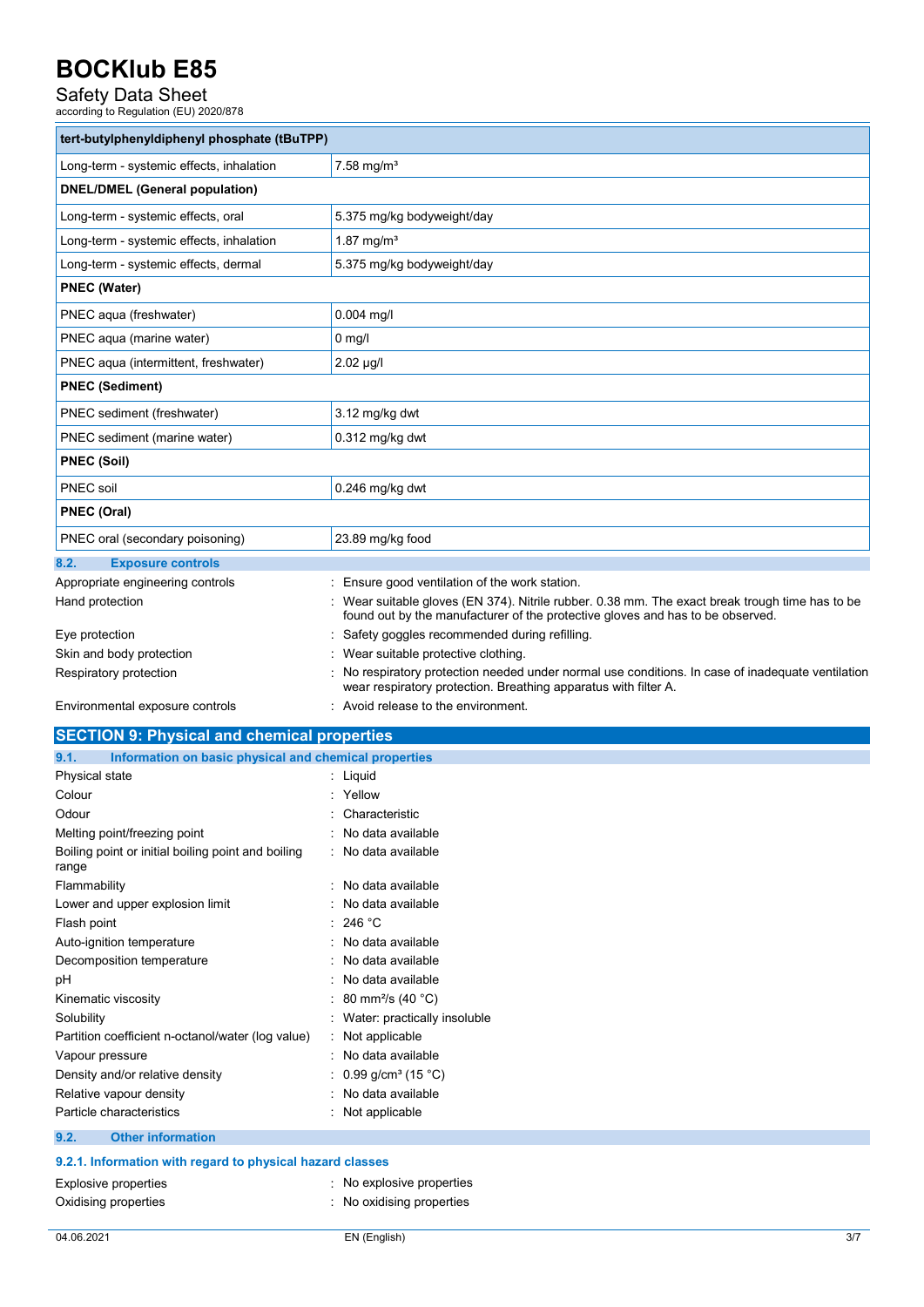### Safety Data Sheet

according to Regulation (EU) 2020/878

### **9.2.2. Other safety characteristics**

No additional information available

### **SECTION 10: Stability and reactivity**

**10.1. Reactivity**  No dangerous reactions known under normal conditions of use.

#### **10.2. Chemical stability**

Stable under use and storage conditions as recommended in section 7.

**10.3. Possibility of hazardous reactions** 

None under normal use.

**10.4. Conditions to avoid** 

High temperature.

**10.5. Incompatible materials** 

Strong acids. Strong bases. Strong oxidizing agents.

### **10.6. Hazardous decomposition products**

No hazardous decomposition products known. In case of fire: Toxic gases are released. Carbon dioxide. Carbon monoxide.

### **SECTION 11: Toxicological information**

**11.1. Information on hazard classes as defined in Regulation (EC) No 1272/2008** 

Acute toxicity **in the case of the CALC CONTEX** in Not classified

Based on available data, the classification criteria are not met

| tert-butylphenyldiphenyl phosphate (tBuTPP)            |                                                                  |
|--------------------------------------------------------|------------------------------------------------------------------|
| LD50 oral rat                                          | > 5000 mg/kg                                                     |
| LD50 dermal rabbit                                     | > 2000 mg/kg                                                     |
| LC50 Inhalation rat                                    | $> 0.4$ mg/l/6 h                                                 |
| Skin corrosion/irritation                              | : Not classified                                                 |
|                                                        | Based on available data, the classification criteria are not met |
| Serious eye damage/irritation                          | Not classified                                                   |
|                                                        | Based on available data, the classification criteria are not met |
| Respiratory or skin sensitisation                      | : Not classified                                                 |
|                                                        | Based on available data, the classification criteria are not met |
| Germ cell mutagenicity                                 | : Not classified                                                 |
|                                                        | Based on available data, the classification criteria are not met |
| Carcinogenicity                                        | : Not classified                                                 |
|                                                        | Based on available data, the classification criteria are not met |
| Reproductive toxicity                                  | Not classified                                                   |
|                                                        | Based on available data, the classification criteria are not met |
| Specific target organ toxicity (single exposure)       | : Not classified                                                 |
|                                                        | Based on available data, the classification criteria are not met |
| Specific target organ toxicity (repeated               | : Not classified                                                 |
| exposure)                                              | Based on available data, the classification criteria are not met |
| Aspiration hazard                                      | Not classified                                                   |
|                                                        | Based on available data, the classification criteria are not met |
| 11.2.<br>Information on other hazards                  |                                                                  |
| Potential adverse human health effects and<br>symptoms | Based on available data, the classification criteria are not met |

| <b>SECTION 12: Ecological information</b>   |                                                |
|---------------------------------------------|------------------------------------------------|
| 12.1.<br><b>Toxicity</b>                    |                                                |
| Acute aquatic toxicity                      | : Not classified                               |
| Chronic aquatic toxicity                    | Not classified                                 |
| tert-butylphenyldiphenyl phosphate (tBuTPP) |                                                |
| LC50 fish                                   | 0.8 mg/l 96 h, Ictalurus punctatus             |
| EC50 crustacea                              | 0.202 mg/l 48 h, Daphnia magna                 |
| EC50 algae                                  | 1.4 mg/l 72 h, Pseudokirchneriella subcapitata |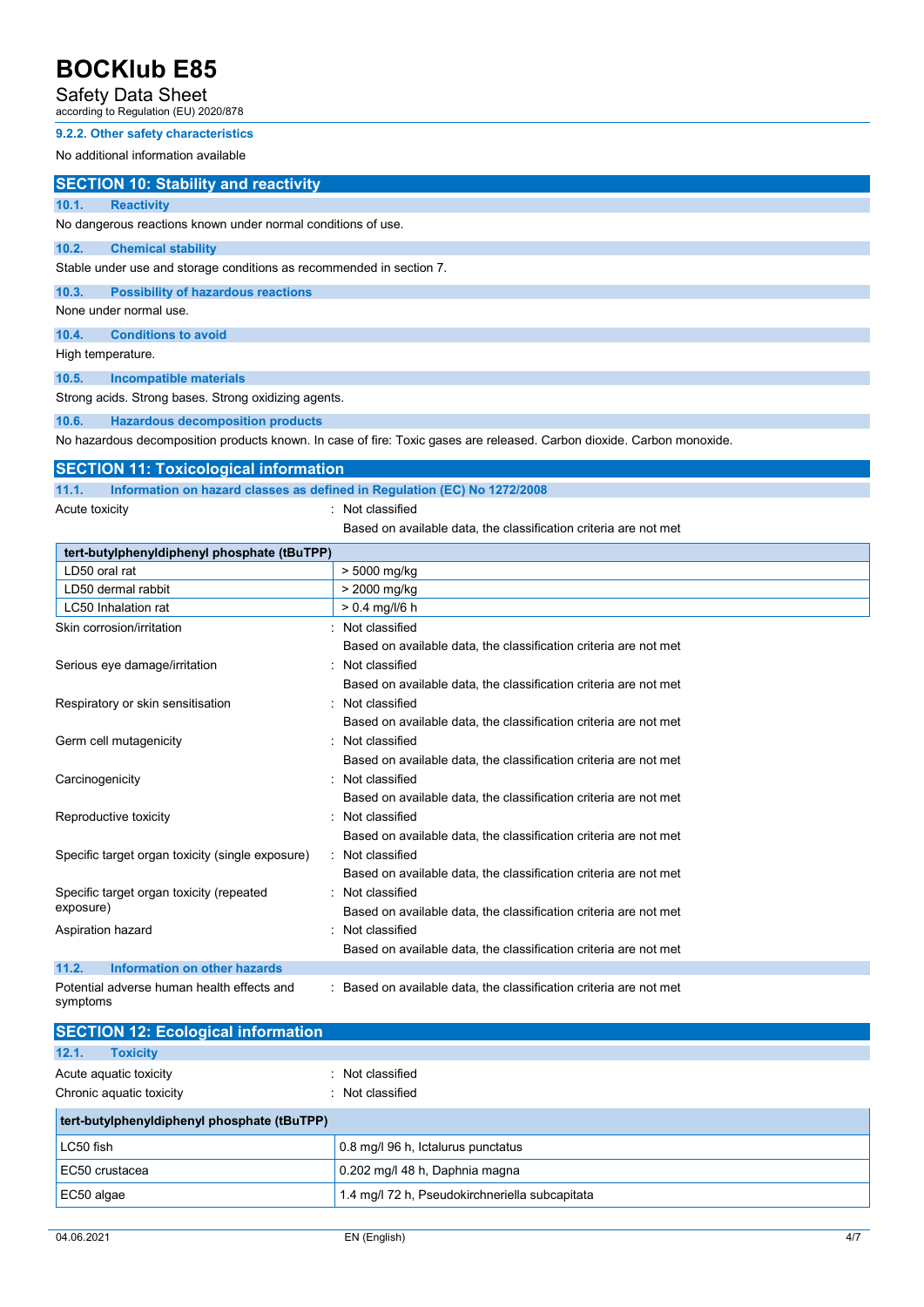# Safety Data Sheet<br>according to Regulation (EU) 2020/878

| tert-butylphenyldiphenyl phosphate (tBuTPP)                                  |                                                                                                                                                                                                                                                       |
|------------------------------------------------------------------------------|-------------------------------------------------------------------------------------------------------------------------------------------------------------------------------------------------------------------------------------------------------|
| NOEC chronic fish                                                            | 0.093 mg/l 90 d, Pimephales promelas                                                                                                                                                                                                                  |
| NOEC chronic crustacea                                                       | 0.0399 mg/l 21 d, Daphnia magna                                                                                                                                                                                                                       |
| NOEC chronic algae                                                           | 0.05 mg/l 72 h, Pseudokirchneriella subcapitata                                                                                                                                                                                                       |
| 12.2.<br><b>Persistence and degradability</b>                                |                                                                                                                                                                                                                                                       |
| tert-butylphenyldiphenyl phosphate (tBuTPP)                                  |                                                                                                                                                                                                                                                       |
| Persistence and degradability                                                | Readily biodegradable.                                                                                                                                                                                                                                |
| Biodegradation                                                               | 61 % 28 d (OECD 301 D)                                                                                                                                                                                                                                |
| 12.3.<br><b>Bioaccumulative potential</b>                                    |                                                                                                                                                                                                                                                       |
| tert-butylphenyldiphenyl phosphate (tBuTPP)                                  |                                                                                                                                                                                                                                                       |
|                                                                              |                                                                                                                                                                                                                                                       |
| Partition coefficient n-octanol/water (Log Pow)                              | 4.68 (25 °C)                                                                                                                                                                                                                                          |
| 12.4.<br><b>Mobility in soil</b>                                             |                                                                                                                                                                                                                                                       |
| No additional information available                                          |                                                                                                                                                                                                                                                       |
| 12.5.<br><b>Results of PBT and vPvB assessment</b>                           |                                                                                                                                                                                                                                                       |
|                                                                              | Not fulfilling Persistent, Bioaccumulative and Toxic (PBT), very Persistent and very Bioaccumulative (vPvB) criteria.                                                                                                                                 |
| 12.6.<br><b>Endocrine disrupting properties</b>                              |                                                                                                                                                                                                                                                       |
| No additional information available<br><b>Other adverse effects</b><br>12.7. |                                                                                                                                                                                                                                                       |
| No additional information available                                          |                                                                                                                                                                                                                                                       |
|                                                                              |                                                                                                                                                                                                                                                       |
| <b>SECTION 13: Disposal considerations</b>                                   |                                                                                                                                                                                                                                                       |
| 13.1.<br><b>Waste treatment methods</b>                                      |                                                                                                                                                                                                                                                       |
| Regional legislation (waste)                                                 | Dispose in a safe manner in accordance with local/national regulations.                                                                                                                                                                               |
| European List of Waste (LoW) code                                            | 13 02 08* - other engine, gear and lubricating oils                                                                                                                                                                                                   |
| Waste code number                                                            | The valid EWC waste code numbers are source related. The manufacturer is therefore unable to<br>specify EWC waste codes for the articles or products used in the various sectors. The EWC<br>codes listed are intended as a recommendation for users. |
| <b>SECTION 14: Transport information</b>                                     |                                                                                                                                                                                                                                                       |
| In accordance with IATA / IMDG / ADR                                         |                                                                                                                                                                                                                                                       |
| <b>UN number or ID number</b><br>14.1.                                       |                                                                                                                                                                                                                                                       |
| UN-No. (ADR)                                                                 | : Not applicable                                                                                                                                                                                                                                      |
| UN-No. (IMDG)                                                                | Not applicable                                                                                                                                                                                                                                        |
| UN-No. (IATA)                                                                | Not applicable                                                                                                                                                                                                                                        |
| 14.2.<br><b>UN proper shipping name</b>                                      |                                                                                                                                                                                                                                                       |
| Proper Shipping Name (ADR)                                                   | Not applicable                                                                                                                                                                                                                                        |
| Proper Shipping Name (IMDG)                                                  | Not applicable                                                                                                                                                                                                                                        |
| Proper Shipping Name (IATA)                                                  | Not applicable                                                                                                                                                                                                                                        |
| 14.3.<br><b>Transport hazard class(es)</b>                                   |                                                                                                                                                                                                                                                       |
| <b>ADR</b>                                                                   |                                                                                                                                                                                                                                                       |
| Transport hazard class(es) (ADR)                                             | : Not applicable                                                                                                                                                                                                                                      |
| <b>IMDG</b>                                                                  |                                                                                                                                                                                                                                                       |
| Transport hazard class(es) (IMDG)                                            | : Not applicable                                                                                                                                                                                                                                      |
|                                                                              |                                                                                                                                                                                                                                                       |
| <b>IATA</b>                                                                  |                                                                                                                                                                                                                                                       |
| Transport hazard class(es) (IATA)                                            | : Not applicable                                                                                                                                                                                                                                      |
| 14.4.<br><b>Packing group</b>                                                |                                                                                                                                                                                                                                                       |
| Packing group (ADR)                                                          | Not applicable                                                                                                                                                                                                                                        |
| Packing group (IMDG)                                                         | Not applicable                                                                                                                                                                                                                                        |
| Packing group (IATA)                                                         | Not applicable                                                                                                                                                                                                                                        |
| 14.5.<br><b>Environmental hazards</b>                                        |                                                                                                                                                                                                                                                       |
| Dangerous for the environment                                                | : No                                                                                                                                                                                                                                                  |
|                                                                              |                                                                                                                                                                                                                                                       |
|                                                                              | 5/7                                                                                                                                                                                                                                                   |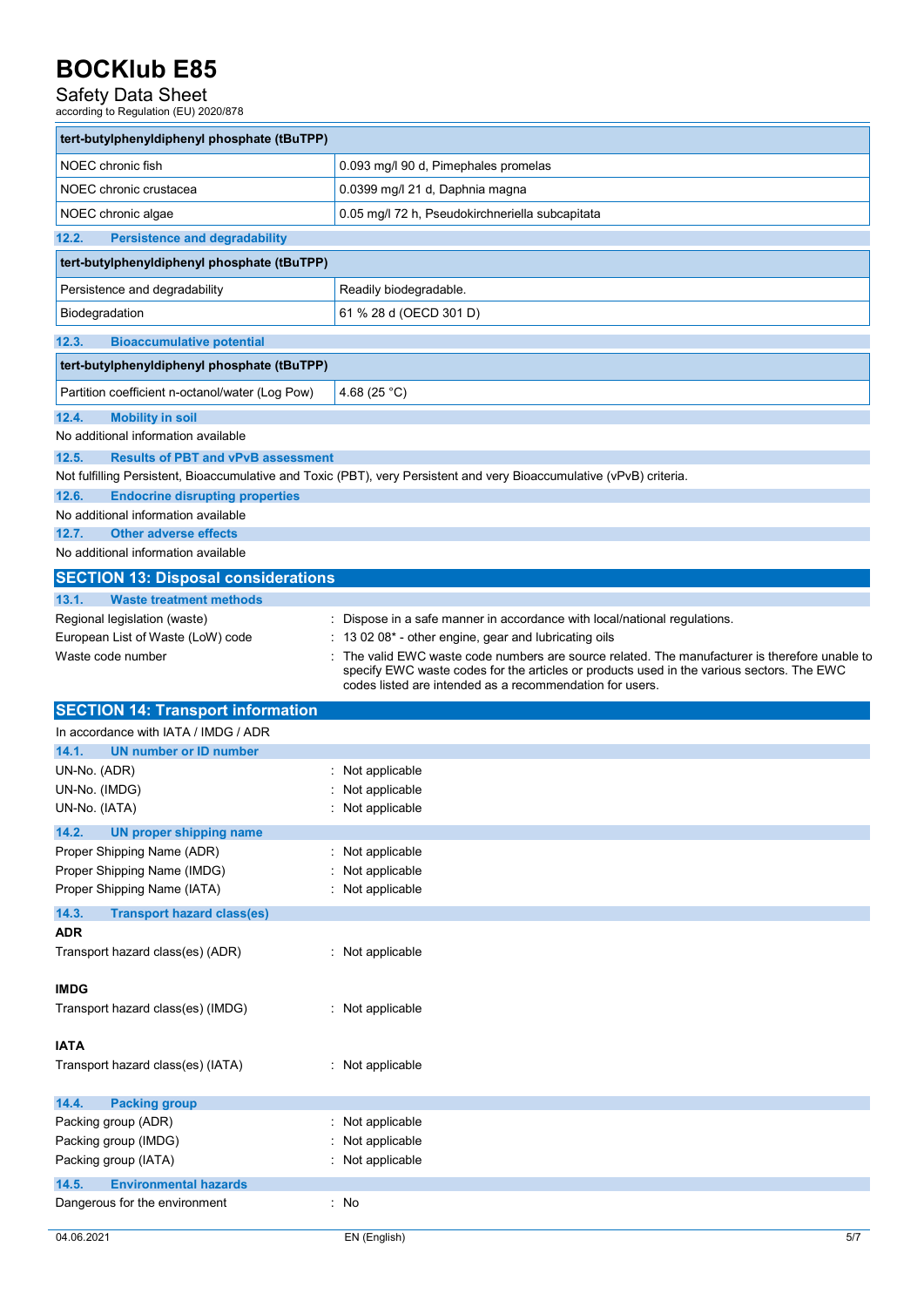Safety Data Sheet

according to Regulation (EU) 2020/878

Marine pollutant in the set of the set of the set of the set of the set of the set of the set of the set of the set of the set of the set of the set of the set of the set of the set of the set of the set of the set of the

Other information **interest in the supplementary information available**  $\cdot$  No supplementary information available

### **14.6. Special precautions for user**

**- Overland transport** 

Not applicable

### **- Transport by sea**

Not applicable

### **- Air transport**

Not applicable

**14.7. Maritime transport in bulk according to IMO instruments** 

Not applicable

### **SECTION 15: Regulatory information**

**15.1. Safety, health and environmental regulations/legislation specific for the substance or mixture** 

### **15.1.1. EU-Regulations**

### **15.1.1. EU-Regulations**

Contains no substance on the REACH candidate list

Contains no REACH Annex XIV substances

Contains no substance subject to Regulation (EU) No 649/2012 of the European Parliament and of the Council of 4 July 2012 concerning the export and import of hazardous chemicals.

Contains no substance subject to Regulation (EU) 2019/1021 of the European Parliament and of the Council of 20 June 2019 on persistent organic pollutants

### **15.1.2. National regulations**

No additional information available

#### **15.2. Chemical safety assessment**

Chemical safety assessment was not carried out.

### **SECTION 16: Other information**

Data sources **in the sources** in the REGULATION (EC) No 1272/2008 OF THE EUROPEAN PARLIAMENT AND OF THE COUNCIL of 16 December 2008 on classification, labelling and packaging of substances and mixtures, amending and repealing Directives 67/548/EEC and 1999/45/EC, and amending Regulation (EC) No 1907/2006.

Changes compared to the previous version : -

Abbreviations and acronyms:

| <b>ADR</b>   | European Agreement concerning the International Carriage of Dangerous Goods by Road                               |
|--------------|-------------------------------------------------------------------------------------------------------------------|
| <b>CLP</b>   | Regulation (EC) No 1272/2008 on classification, labelling and packaging of substances and mixtures                |
| <b>DMEL</b>  | <b>Derived Minimal Effect Level</b>                                                                               |
| <b>DNEL</b>  | Derived No-Effect Level                                                                                           |
| <b>EC50</b>  | The effective concentration of substance that causes 50% of the maximum response (Median Effective Concentration) |
| <b>IATA</b>  | International Air Transport Association                                                                           |
| <b>IMDG</b>  | "International Maritime Dangerous Goods Code" for the transport of dangerous goods by sea                         |
| <b>LC50</b>  | Lethal Concentration to 50 % of a test population (Median Lethal Concentration)                                   |
| LD50         | Lethal Dose to 50% of a test population (Median Lethal Dose)                                                      |
| NOEC/L       | No Observed Effect Concentration/Level                                                                            |
| <b>OECD</b>  | Organisation for Economic Cooperation and Development                                                             |
| <b>PBT</b>   | Persistent, Bioaccumulative and Toxic substance                                                                   |
| <b>PNEC</b>  | <b>Predicted No-Effect Concentration</b>                                                                          |
| <b>REACH</b> | Regulation (EC) No 1907/2006 concerning the Registration, Evaluation, Authorisation and Restriction of Chemicals  |
| <b>SDS</b>   | Safety Data Sheet                                                                                                 |
| <b>STP</b>   | Sewage Treatment Plant                                                                                            |
| <b>UFI</b>   | Unique Formula Identifier                                                                                         |
| vPvB         | Very Persistent and Very Bioaccumulative                                                                          |
|              |                                                                                                                   |

#### Full text of H- and EUH-phrases:

| Aquatic Acute 1   | . Hazardous to the aquatic environment — Acute Hazard, Category 1 |
|-------------------|-------------------------------------------------------------------|
| Aquatic Chronic 2 | Hazardous to the aquatic environment — Chronic Hazard, Category 2 |
| H400              | Very toxic to aguatic life.                                       |